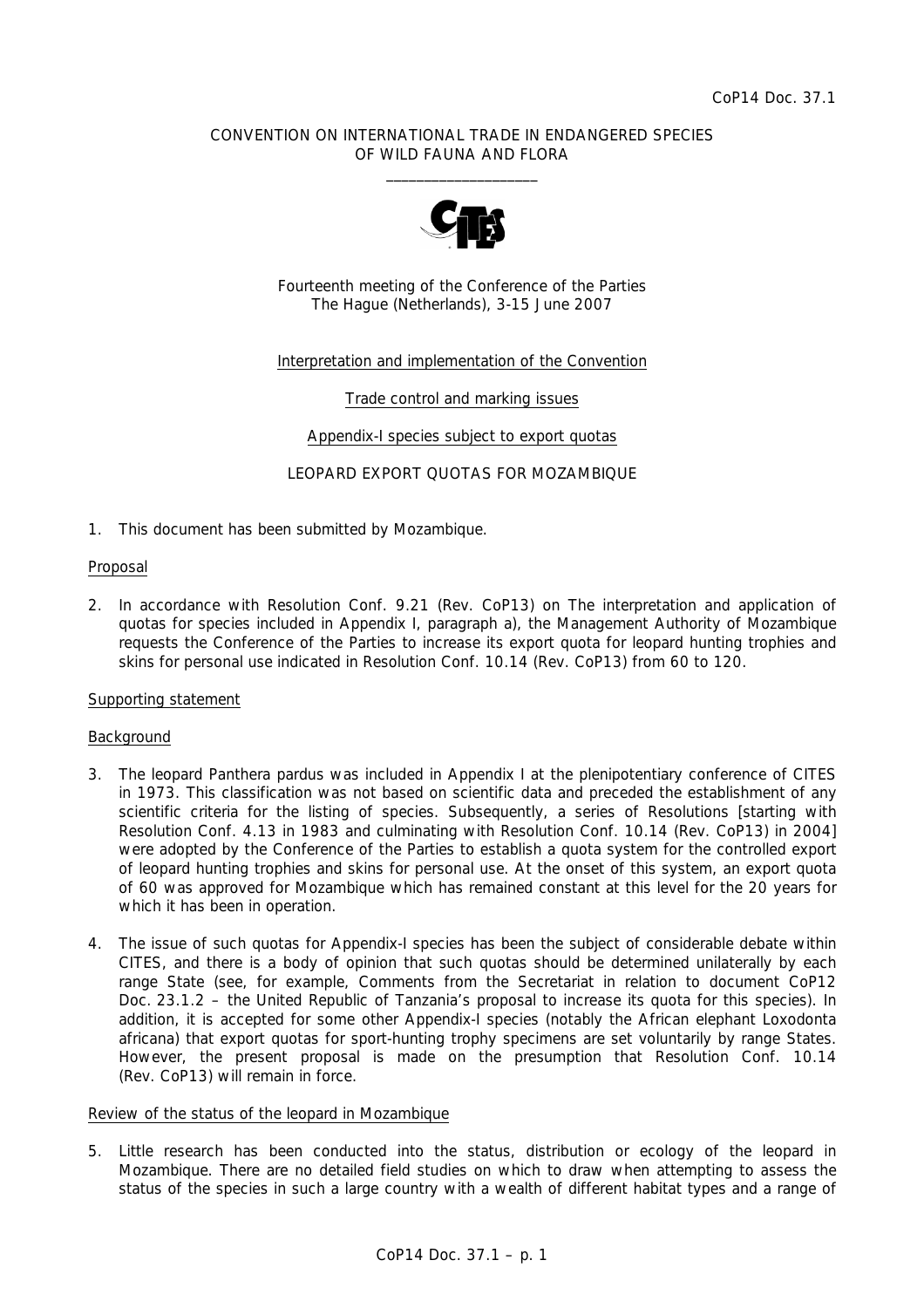climatic and physical conditions. Nonetheless, it is possible to provide some estimates of overall abundance (as has been done previously by several countries in the context of CITES quotas).

- 6. Martin and de Meulenaer (1988) devised an indirect method for estimating leopard populations in sub-Saharan Africa based on a combination of parameters, including habitat available and rainfall, and based also on the premise that leopard populations are ultimately limited by their food supply which, in turn, is dependent on rainfall. Their model falls into the "complete compensation" category (Caughley, 1985) in which population density remains more or less unaffected by harvesting unless the rate of offtake exceeds a specific threshold. While some have criticized the model they use, there has also been considerable support for their methods and, in the absence of anything better, we feel confident in basing our estimates on a similar method. It should also be noted that previous quota modifications approved by CITES (for the United Republic of Tanzania in 2002 and for Namibia in 2004) have used the Martin and de Meulenaer model to support their submissions.
- 7. Martin and de Meulenaer estimated the leopard population of Mozambique to be 37,542 (with 95 % confidence intervals of 20,648 – 68,326) and estimated a potential sustainable harvest (5 % of the population outside protected areas) to be 1,779. They also noted that Smithers and Tello (1976) reported the leopard to be "widely distributed and extremely common in undeveloped areas" and Tello (1986) reported the species to be "common everywhere except possibly in the south of the country".
- 8. The only recent field survey reporting on leopard populations is that of Begg and Begg (2004) in Niassa National Reserve (a total area in excess of 42,000 km²). They reported on a general carnivore survey and record the leopard as being "common".
- 9. An updated estimate of leopard populations in Mozambique is presented below in the section "Population trends and threats".

## Habitat

- 10. Leopards are well adapted to survive in a wide variety of habitats and are the most versatile of the large cats in this respect. They have been recorded from extremely arid semi-desert areas through to rainforest, in varying densities. Martin and de Meulenaer (1986) showed that there appears to be a good correlation between leopard density and rainfall (and thus habitat type). Rainfall in Mozambique varies from a minimum of around 400 mm p.a. to a maximum of around 1,250 mm p.a., with the majority of the country experiencing annual precipitation in the region of 1,000 mm.
- 11. Many different habitats occur in Mozambique, with mopane woodland, miombo woodland, thicket, bushland, riverine vegetation, savannah and grassland all being common and occurring over very large areas. Data derived from 1998 LANDSAT imagery (National Directorate of Land and Forestry, 2006) indicate that over 82 % of the total land area of Mozambique still comprises natural or seminatural habitats suitable for leopards, with "bushland", "wooded grassland" and "open woodland" accounting for around 73 % of the total. Map 1 illustrates the broad habitat coverage of the country.
- 12. Thus, it is clear that much of Mozambique (perhaps up to 80 %) falls within the category capable of supporting leopards at densities of between 0.03 and 0.1 per km².
- 13. Data derived from 1998 LANDSAT imagery (National Directorate of Land and Forestry, 2006) show that the protected areas, including the Coutadas and Niassa NR buffer zone (see below) mostly have good or prime leopard habitat over at least 90 % of their areas (Table 1).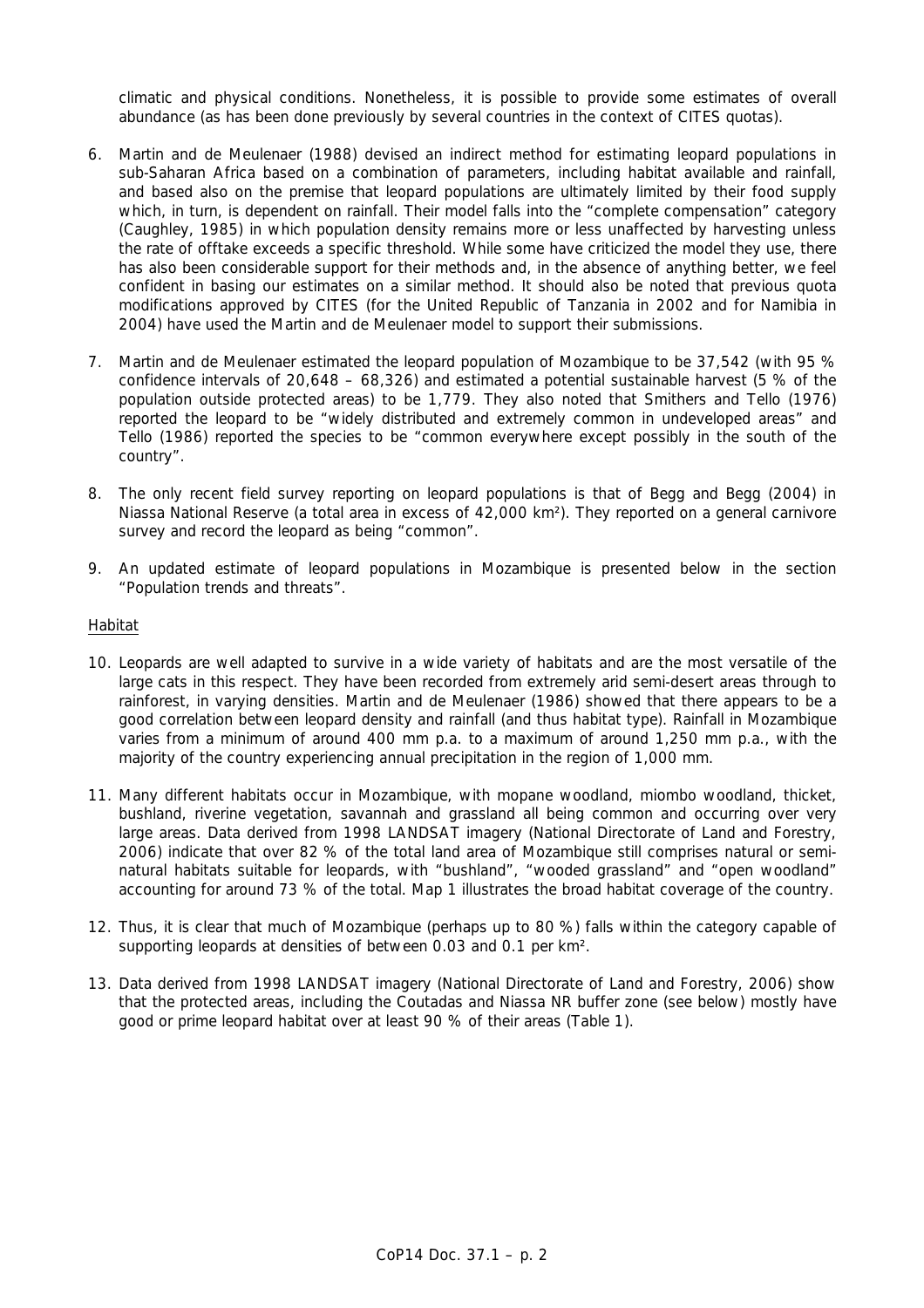**Table 1** Percentage of various leopard habitats in each protected area.

|                   | Prime habitats<br>Riverine, woodland,<br>thicket, shrubland,<br>bushland | Good habitats<br>Open woodland,<br>wooded grassland,<br>scrub wooded<br>grassland | Fair habitats<br>Grassland | <b>Total area</b><br>km <sup>2</sup> |
|-------------------|--------------------------------------------------------------------------|-----------------------------------------------------------------------------------|----------------------------|--------------------------------------|
| Quirimbas NP      | 30.7                                                                     | 60.7                                                                              | 2.6                        | 8,096                                |
| Gorongosa NP      | 8.6                                                                      | 54.5                                                                              |                            | 4,114                                |
| Zinave NP         | 30.6                                                                     | 66.0                                                                              | 0.7                        | 4,618                                |
| <b>Banhine NP</b> | 24.4                                                                     | 75.1                                                                              | 0.1                        | 7,047                                |
| Limpopo NP        | 44.5                                                                     | 54.7                                                                              | 0.2                        | 12,725                               |
| Gile NR           | 39.8                                                                     | 60.2                                                                              |                            | 3,089                                |
| Chimanimani NR    |                                                                          | 36.0                                                                              | 12.1                       | 706                                  |
| Marromeu NR       |                                                                          |                                                                                   | 57.5                       | 1,721                                |
| Maputo NR         | 28.1                                                                     |                                                                                   | 23.9                       | 951                                  |
| Niassa NR         | 5.0                                                                      | 86.3                                                                              | 7.7                        | 23,113                               |
| Niassa Block A    |                                                                          | 96.8                                                                              | 2.6                        | 2,889                                |
| Niassa Block B    | 5.8                                                                      | 93.7                                                                              |                            | 2,147                                |
| Niassa Block C    | 11.8                                                                     | 84.3                                                                              |                            | 4,437                                |
| Niassa Block D1   | 5.3                                                                      | 92.0                                                                              |                            | 2,314                                |
| Niassa Block D2   | 7.7                                                                      | 83.6                                                                              |                            | 3,342                                |
| Niassa Block E    | 0.6                                                                      | 69.5                                                                              | 29.9                       | 4,110                                |
| Coutada 1         | 22.0                                                                     | 76.7                                                                              |                            | 827                                  |
| Coutada 3         | 15.4                                                                     | 83.9                                                                              |                            | 1,197                                |
| Coutada 4         | 38.2                                                                     | 46.2                                                                              | 1.1                        | 3,693                                |
| Coutada 5         | 3.6                                                                      | 89.5                                                                              |                            | 7,307                                |
| Coutada 6         | 22.7                                                                     | 62.2                                                                              | 0.3                        | 3,373                                |
| Coutada 7         | 3.0                                                                      | 89.0                                                                              |                            | 1,784                                |
| Coutada 8         | 17.9                                                                     | 62.4                                                                              | 9.6                        | 355                                  |
| Coutada 9         | 1.9                                                                      | 96.3                                                                              | 1.3                        | 4,150                                |
| Coutada 10        | 2.0                                                                      | 62.3                                                                              |                            | 2,901                                |
| Coutada 11        | 30.0                                                                     | 55.4                                                                              | 0.2                        | 2,080                                |
| Coutada 12        | 29.0                                                                     | 64.4                                                                              | 0.6                        | 3,022                                |
| Coutada 13        | 5.6                                                                      | 93.1                                                                              | 1.3                        | 5,219                                |
| Coutada 14        | 11.0                                                                     | 17.3                                                                              | 8.9                        | 719                                  |
| Coutada 15        | 22.3                                                                     | 38.9                                                                              |                            | 1,450                                |

# Protected areas

14. Mozambique has an extensive network of protected areas of several types. These include national parks and national reserves as the core of the network. With the exception of the buffer zone around Niassa NR (19,980 km²) where sport hunting is permitted, wildlife is totally protected within these areas. The 'Coutadas' are areas set aside specifically for sport hunting, but still retain a high level of protective measures. Forest Reserves are designated for the protection of forest resources. It should also be noted that wildlife is protected throughout the rest of the country to varying degrees under national conservation legislation (the Forests and Wildlife Act of 1999 and the Forestry and Wildlife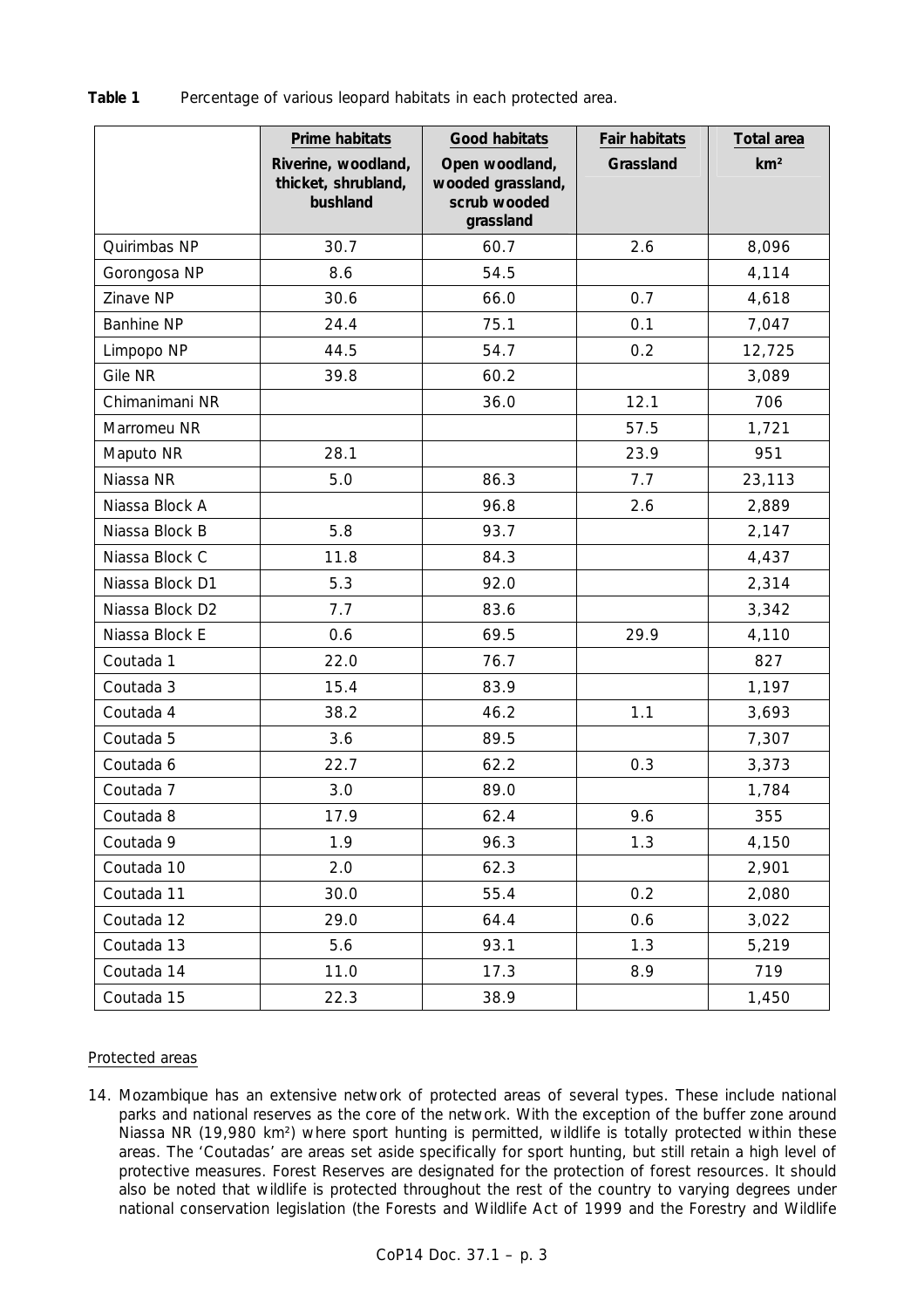Regulations of 2002), thus providing the legislative mechanism to afford protection to the leopard throughout the country. Table 2 illustrates the coverage of each category of designated protected area, and Map 1 shows their distribution.

| <b>PA Category</b>          | Total area (km <sup>2</sup> ) | % of Mozambique land |  |
|-----------------------------|-------------------------------|----------------------|--|
| National Parks (six)        | 38,200                        | 4.8                  |  |
| National Reserves (six)     | 49.760                        | 6.2                  |  |
| Coutadas (= hunting blocks) | 38,077                        | 4.8                  |  |
| <b>Forest Reserves</b>      | 4,500                         | 0.5                  |  |
| Total                       | 130,537                       | 16.3                 |  |

# **Table 2** Protected areas. (N.B. total land area of Mozambique c. 802,000 km²)

15. The administrative authority for the National Parks, National Reserves and Coutadas lies with the Ministry of Tourism, whereas the Forest Reserves are the responsibility of the Ministry of Agriculture. Currently, the Ministry of Tourism (through the National Directorate for Conservation Areas, DNAC) is undertaking a comprehensive review of wildlife and biodiversity policy with the aim of updating overall policy and rationalizing the administrative structures.

# Population trends and threats

- 16. The leopard populations in Mozambique will have declined during the civil war as a result of reduced prey populations. However, over the last 10 to 15 years, prey populations have been increasing (and in many areas causing a problem with human/wildlife conflict) and are probably approaching optimal levels in some areas. There has also been habitat loss as land has been reclaimed for agriculture. These factors are not easy to quantify, but the calculations upon which the hunting quotas are based are deliberately conservative.
- 17. For the country as a whole, it is assumed here that only 50 % of the land area provides habitat and conditions that are suitable for leopards. This is a deliberately conservative estimate in view of the fact that around 80 % of the land cover consists of habitat likely to be suitable. Using the Martin and de Meulenaer data for the relationship between leopard density and rainfall, it is probable that the leopard population of Mozambique exceeds 20,000. This estimate is based on a very conservative overall density of leopards of 0.05/km² (N.B. using the Martin and de Meulenaer data, a density of around 0.1/km² would be expected with the average rainfall figures for Mozambique, but this has been halved in order to allow for negative factors mentioned above). A population of this size could support an annual harvest of around 1,000.
- 18. In order to adopt a cautious approach, further estimates have been made of the leopard population in those areas in which hunting occurs. The total area of 'hunting blocks', i.e. Coutadas (excluding Nos. 1, 3 and 8 which are not currently used for hunting) and Niassa National Reserve buffer zone amounts to 55,678 km². It is reasonable to base estimates on 90 % of this area being good or prime leopard habitat, i.e. 50,110 km². At a leopard density of 0.1/km², these areas would hold around 5,000 leopards and at a conservative estimate of density at 0.05/km² the population would be around 2,500. The 2006 hunting quotas for these areas amounted to 28, i.e. about 1 % of the conservative population estimate.
- 19. In addition, leopards are hunted in community programme areas, game farms, experimental areas and multiple use areas. The two larger areas under this regime are Thumatchato (Tete Province) with an area of 10,500 km<sup>2</sup> and Chipande Chetu with an area of 6,000 km<sup>2</sup>. However it is difficult to estimate the leopard population within these areas.
- 20. Threats to the leopard population include habitat loss, illegal hunting/killing and conflict with humans leading to killing of individual leopards. Of these, the first (habitat loss) is considered to be the greatest by far. As land is converted from natural or semi-natural habitat for agriculture, leopard prey species decline or disappear, leading to a reduction in leopard densities. However, with over 16 % of the country under some form of protection for conservation, and with the species having a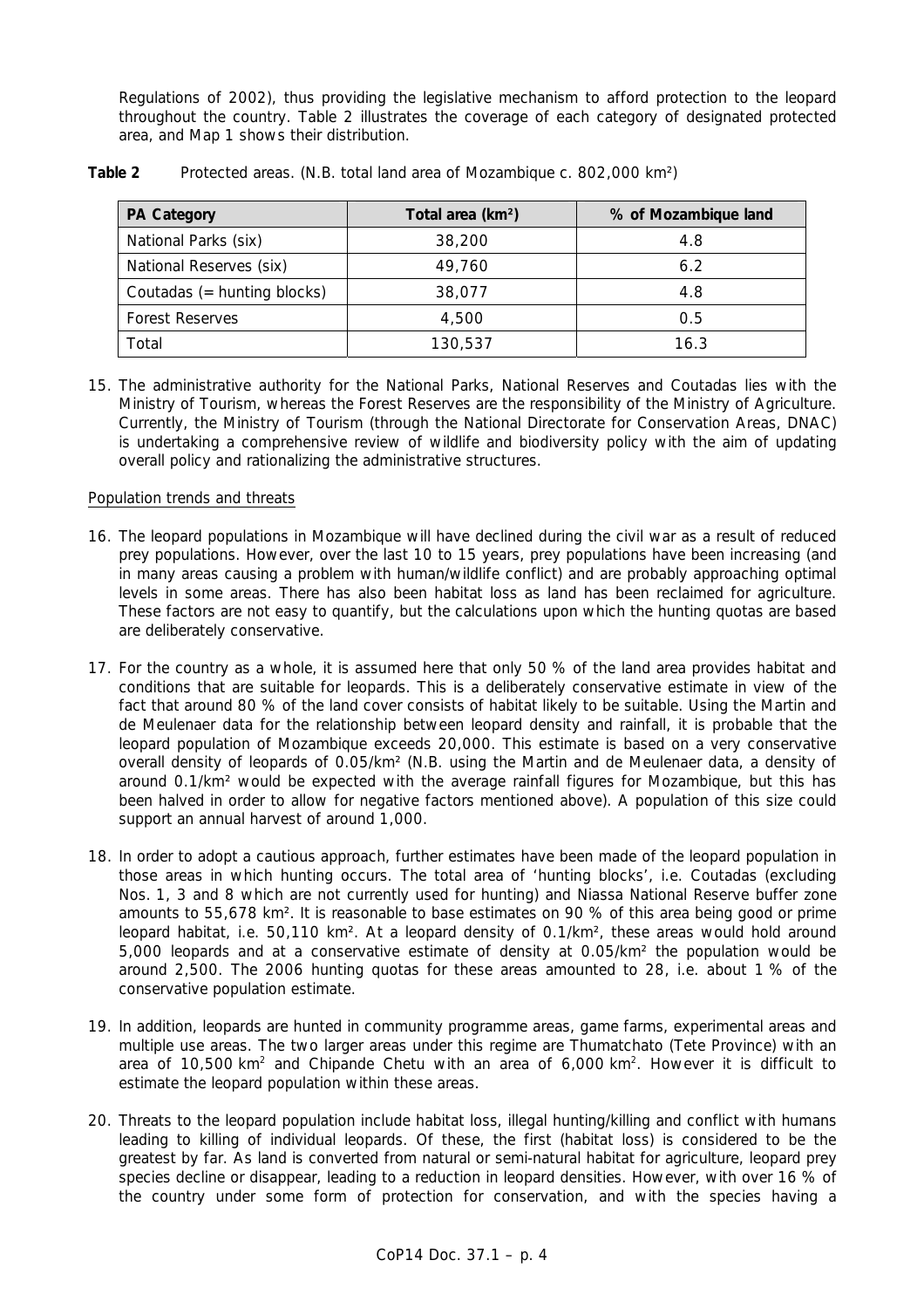commercial value through hunting in much of the rest, there is no real danger of the leopard becoming endangered in Mozambique.

### Sport hunting in Mozambique

- 21. Sport hunting in Mozambique is regulated through the wildlife legislation mentioned above. In protected areas it falls under the authority of DNAC in the Ministry of Tourism and elsewhere it is the responsibility of the National Directorate for Land and Forestry in the Ministry of Agriculture. This latter Directorate is also the designated CITES Management Authority. Following the end of the war, the authorities initiated the rehabilitation of the protected areas (at that time the Ministry of Agriculture was responsible for all wildlife conservation) and sport hunting was then reopened in 2000 with internal quotas set for all game species. These quotas are allocated individually to each Coutada or hunting area. Recently, responsibility for National Parks, National Reserves and Coutadas was transferred to the newly established DNAC in the Ministry of Tourism, since when the internal hunting quotas have been set jointly by DNAC and the relevant Directorate in the Ministry of Agriculture.
- 22. Hunting is permitted in a variety of areas, under different conditions. The Coutadas and the hunting blocks in the Niassa buffer zone, covering a total of approximately 55,000 km², are administered by DNAC primarily for sport hunting with on the ground management by professional hunting operations. These areas received a total allocation of 28 leopards in 2006. Revenues from these operations go to each of Government (DNAC), the Niassa National Reserve management consortium (SRN – a partnership between Government and private sector) and local communities (20 % of the concession fees is allocated directly to local communities). There are also additional benefits to local communities in the form of employment.
- 23. Hunting is also established in the 'community programmes' and 'experimental areas' in Tete Province (the 'Tchuma Tchato' programme), Cabo Delgado Province, Niassa Province and Zambezia Province. These areas received an allocation of 21 leopards in 2006.
- 24. There are also game farms (totalling 1,253 km<sup>2</sup>) with an allocation of eight leopards and 'multiple use areas' (for sport hunting by nationals) with a quota of three leopards.
- 25. It is important to note that the areas where hunting is permitted are not only very large, but also are frequently adjacent to large areas of suitable leopard habitat (including National Parks and National Reserves) where hunting does not occur. Thus, the leopard populations from which the offtake occurs are contiguous with and part of much larger populations.
- 26. A comprehensive monitoring system has been introduced by DNAC which requires detailed returns from all hunting operations in the Coutadas and Niassa buffer zone hunting blocks. This system allows the authorities to monitor closely the trophy quality and the hunting effort per trophy. These, and other parameters covered by the system, will provide data allowing DNAC to judge whether the quotas are sustainable.
- 27. The leopard is a major attraction to overseas hunters and is, therefore, of considerable economic significance to the hunting industry. It is estimated that each leopard contributes in the region of \$ 17,000 to the local and national economy (Begg and Begg, 2004). Thus, the current quota of 60 results in income of around \$ 1 million per annum. An illustration of the overall importance of this species is the fact that in the Niassa buffer zone hunting blocks, 36 % of the hunting safaris conducted in 2003-2005 (inclusive) included leopard trophies. Thus, it is clear that this species is central to Mozambique's strategy to expand the hunting industry.
- 28. The benefits of leopard trophy hunting are also significant to local communities, both in the community programme areas and in the Coutadas and Niassa buffer zone hunting blocks. In these latter areas a fixed proportion of the revenue (20 % of the concession fees) is allocated directly to the local communities. Employment generated by hunting operations is also important. For example, the Niassa buffer zone hunting operators employed 382 people in 2005, of which 94 % were recruited from the local population.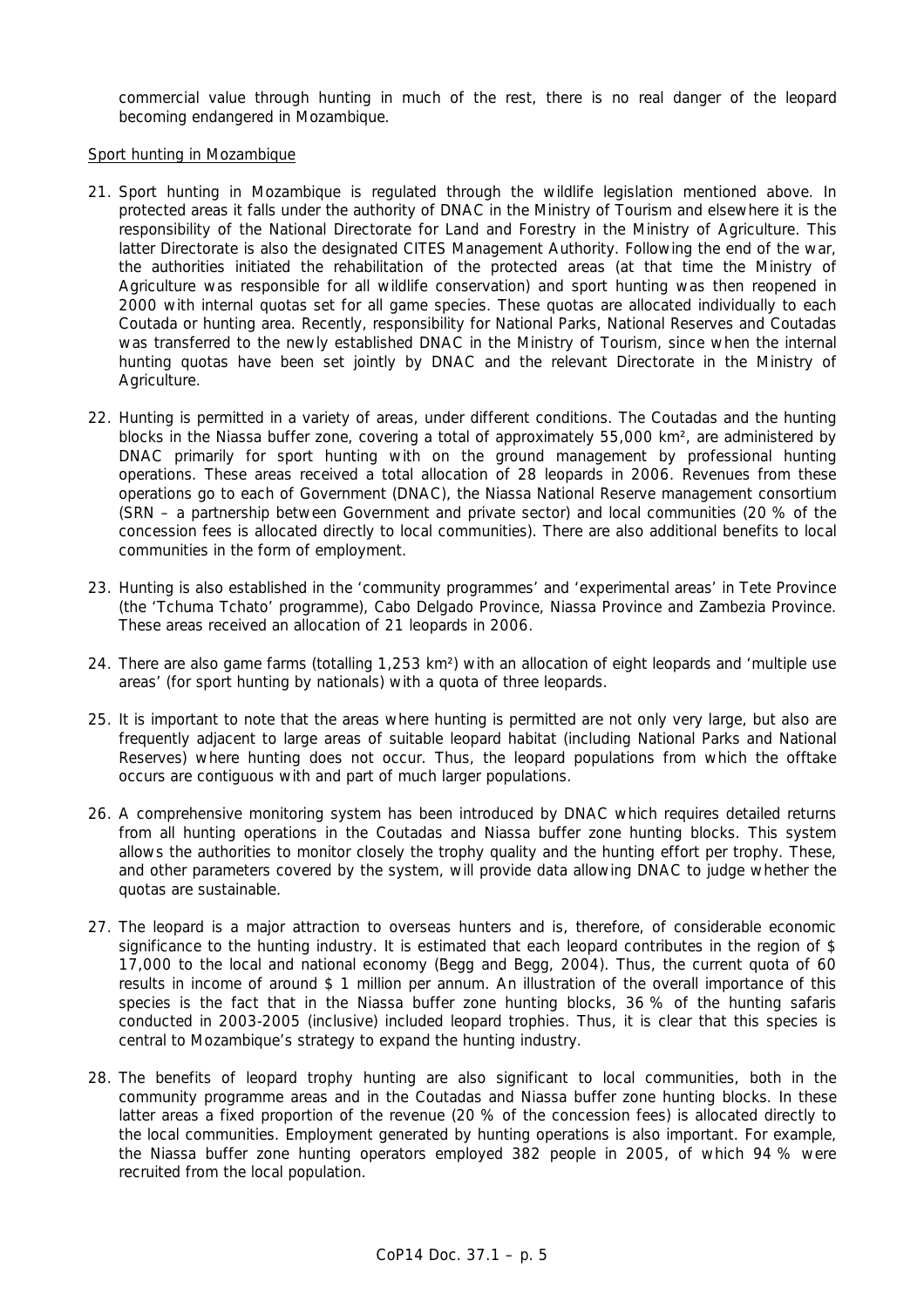29. Expansion of hunting in Mozambique has resulted in substantial revenues to DNAC from licences and fees, as shown in Figure 1.



Figure 1 DNAC revenues from hunting licences and fees in USD.

## Leopards as problem animals

30. There are surprisingly few reports of leopards as problem animals in Mozambique. Internal government statistics suggest only one report in 2005 (in Niassa Province). Begg and Begg (2004) record that the species is a 'problem animal' to the people living in Niassa National Reserve, but do not refer to any specific incidents. However, it is possible that most such incidents are going unrecorded.

## Exports of leopard from Mozambique

31. Mozambique has submitted to the Secretariat regular, timely and comprehensive annual reports on the exports of leopard specimens (mostly skins and skulls as hunting trophies) for every year since 2000 (when trophy hunting was re-opened). Table 3 shows a summary of the number of specimens (i.e. individual leopards) reported as authorized exports from 2000 to 2005.

**Table 3** Number of leopards represented by specimens exported under the quota system.

| Year                         | 2000 | 2001 | 2002 | 2003          | 2004 | 2005 |
|------------------------------|------|------|------|---------------|------|------|
| <b>Specimens</b><br>exported | 45   | 24   | ົາ   | $\cap$<br>، ے | 46   | 5,   |

### Illegal trade

32. There is no reliable information on the level of illegal trade in leopard skins. Begg and Begg (2004) note that "leopard and lion skins are offered for sale in Cabo del Gado province" but that "the level of trade is unknown". TRAFFIC has no recent data on illegal trade from or in Mozambique (Milliken, pers. comm., 2006).

# Increase in quota for Mozambique

33. As can be seen from the above information, the internal hunting quota of 60 leopards was more or less filled in 2005 following a progressive increase in utilization over the previous years, thus reaching the maximum allowed under the export quota. This increase is a result of the gradual expansion of the sport hunting industry in Mozambique following its reintroduction in 2000. If the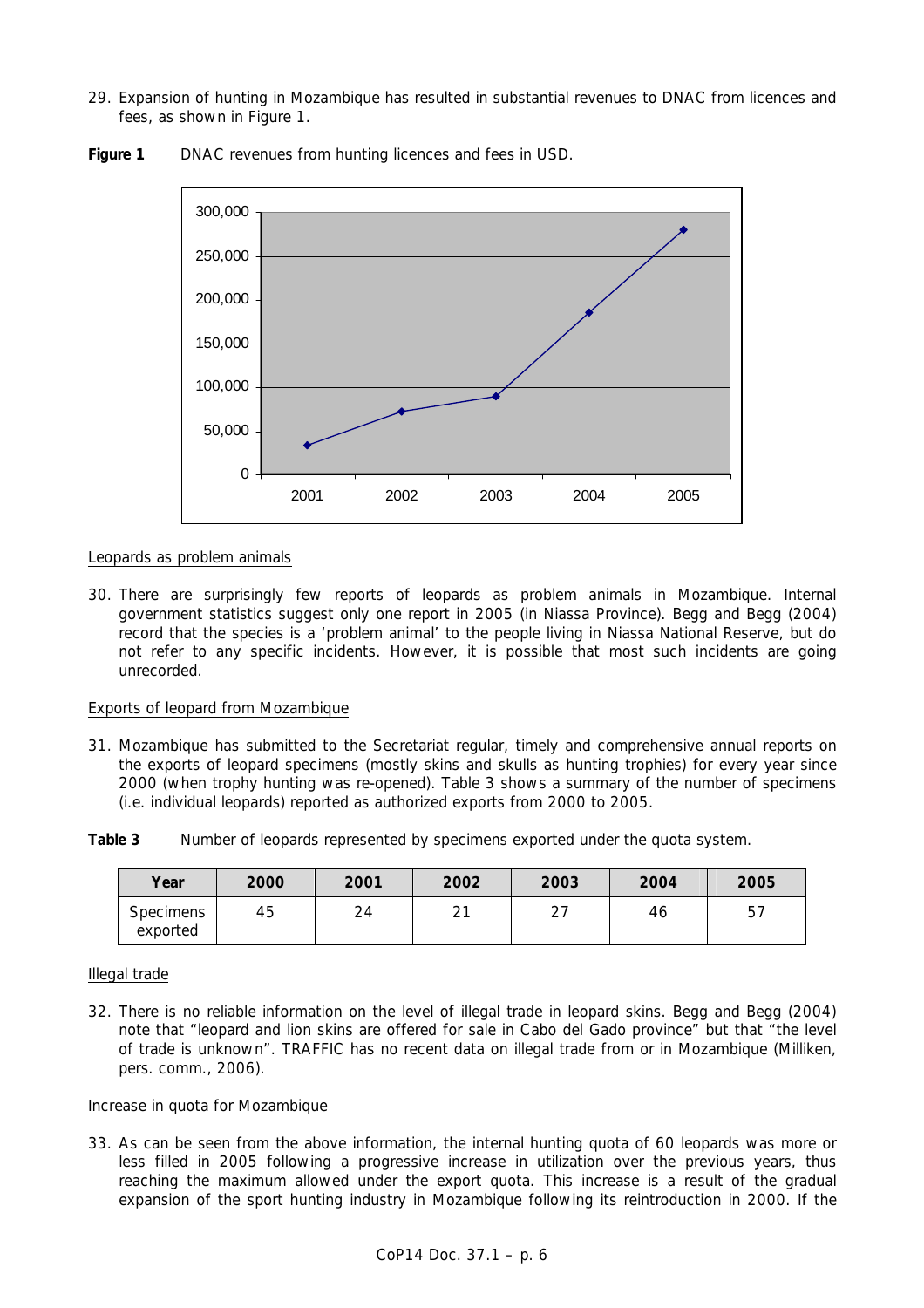export quota were to remain at 60, this would place a severe constraint on further expansion of the industry and a concomitant limit on revenues and incomes to be realized through sustainable use of the resources available for hunting. This would, in turn, limit the finances available (from hunting) to support community development and conservation activities.

- 34. The population estimates for leopard suggest that there is scope for considerable increase in annual offtake without any danger of significant threat to the species. Leopards are common over much of the country and there are large, secure populations in protected areas where hunting is not permitted. In addition, regulatory mechanisms are in place to monitor the results of any increase and adiust management accordingly.
- 35. It is the policy of the Government to encourage sport hunting as part of its "Strategic Plan for the Development of Tourism in Mozambique (2004-2013)" (Ministry of Tourism, 2004). The further expansion of the industry is expected to benefit the government through increased revenues (which will be used specifically for further conservation activities), and local communities and the private sector through increased income and employment opportunities. It must be stressed that the planned expansion will be subject to strict and improved regulation and that government policy requires that such activities must be undertaken on a sustainable basis.
- 36. If the requested quota is approved, it is intended to implement increase internal quotas progressively. That is, the internal hunting quota in the first year of increase will be 80. If the results of this initial increase are favourable and there is a need and justification to increase the quota further, the next step would be a quota of 100. In this way, the situation will be closely monitored and management of the internal quotas adjusted according to results obtained.
- 37. Please refers to the attached maps.

### References

- Anon., 2002. Leopard: Amendment to the Quota of the United Republic of Tanzania. Document CoP12 Doc. 23.1.2. CITES, Geneva.
- Anon., 2004. Leopard: Export Quota for Namibia. Document CoP13 Doc. 19.1. CITES, Geneva.
- Begg, C.M. & K.S. Begg, 2004. A survey of carnivores in the Niassa Game Reserve, northern Mozambique. SRN, Maputo.
- Martin, R.B. & T. de Meulenaer, 1988. Survey of the status of the leopard (*Panthera pardus*) in sub-Saharan Africa. CITES, Switzerland.
- Milliken, T., 2006. Personal communication by email.
- Ministry of Tourism, Republic of Mozambique, 2004. Strategic Plan for the Development of Tourism in Mozambique (2004-2013). Maputo.
- National Directorate of Lands and Forestry, 2006. Land cover data. Internal reports.
- Smithers, R.H.N. & J. L. Tello, 1976. Checklist and Atlas of the Mammals of Mozambique. Museum Memoir No. 8, Trustees of the National Museums and Monuments of Rhodesia.
- Tello, J.L., 1986. Report to WWF on the status of wildlife in Mozambique. WWF International, Gland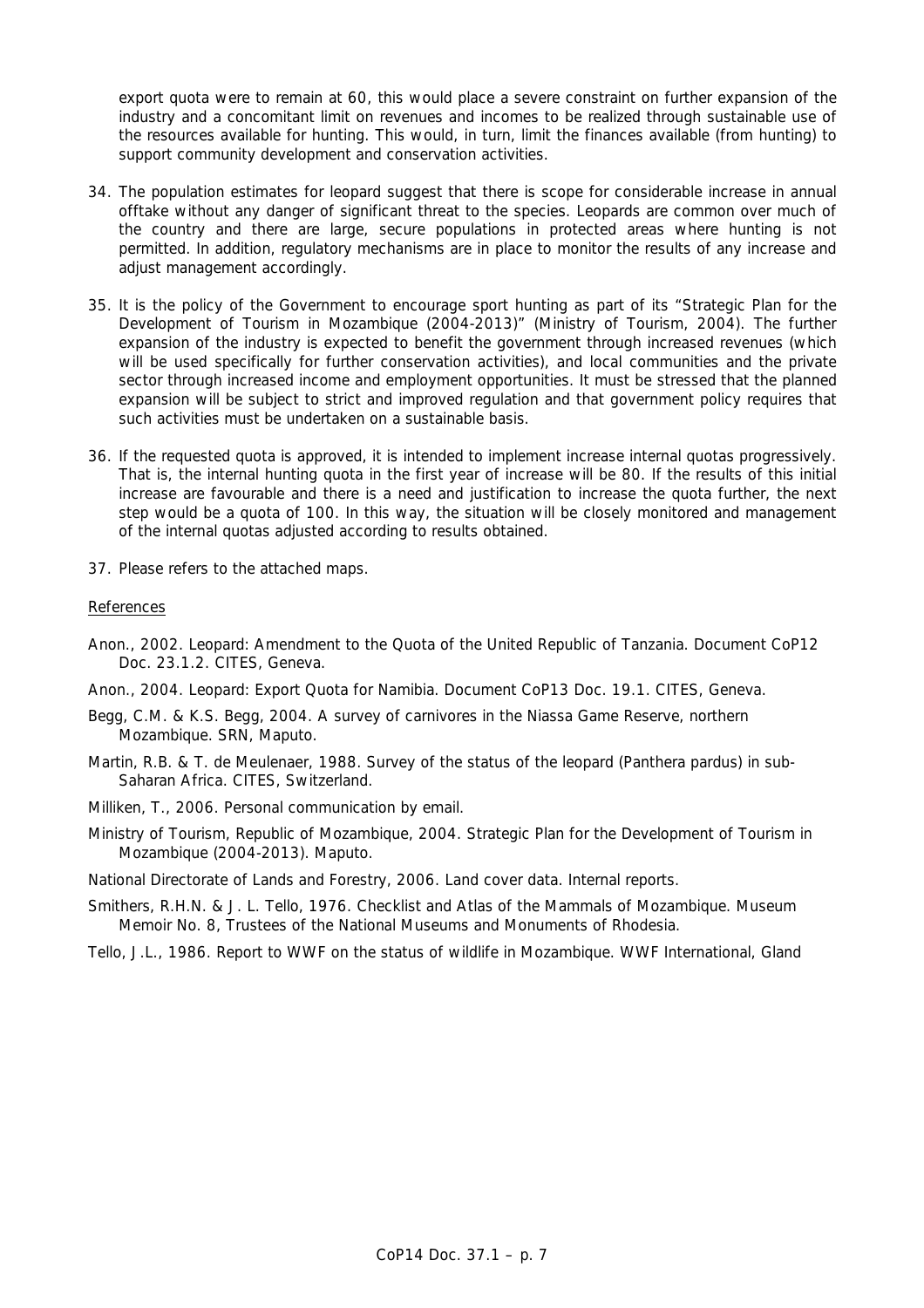# COMMENTS FROM THE SECRETARIAT

- A. As required by Resolution Conf. 9.21 (Rev. CoP13), Mozambique has submitted this request with supporting information including details of the scientific basis for the proposed increased quota 150 days prior to the meeting of the Conference of the Parties.
- B. Mozambique explains clearly the rationale for its quota increase which appears to be in line with currently used leopard population assessment procedures. Estimations used in the calculation of the proposed quota are conservative. If approved, it is proposed that the new quota limit will be reached incrementally with ongoing monitoring undertaken with each incremental rise in quota up to the limit proposed for approval by the Conference.
- C. The Secretariat recommends that the Conference of the Parties approve the request of Mozambique.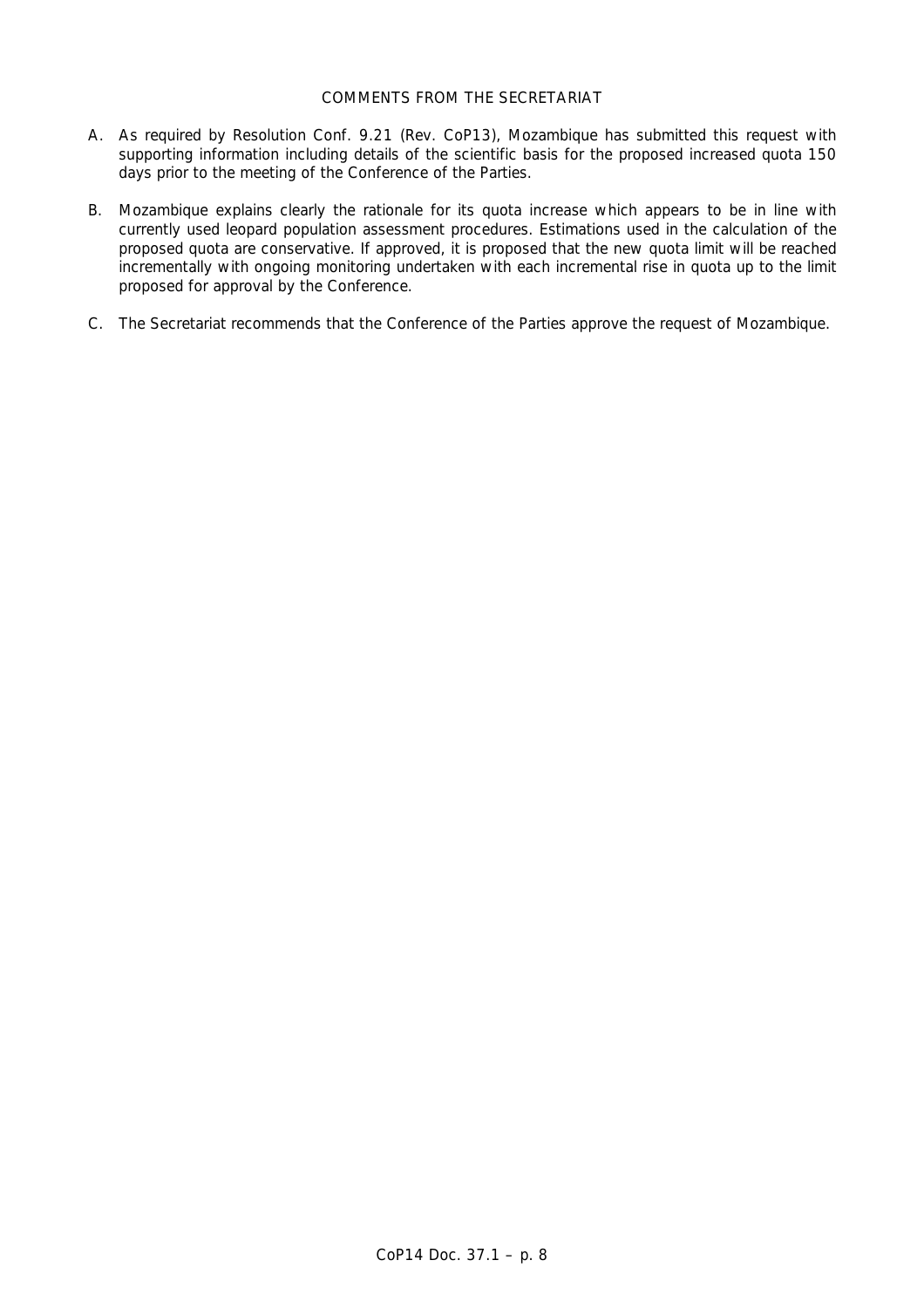# **Ecological zones (with references and hunting areas)**



CoP14 Doc. 37.1 – p. 9